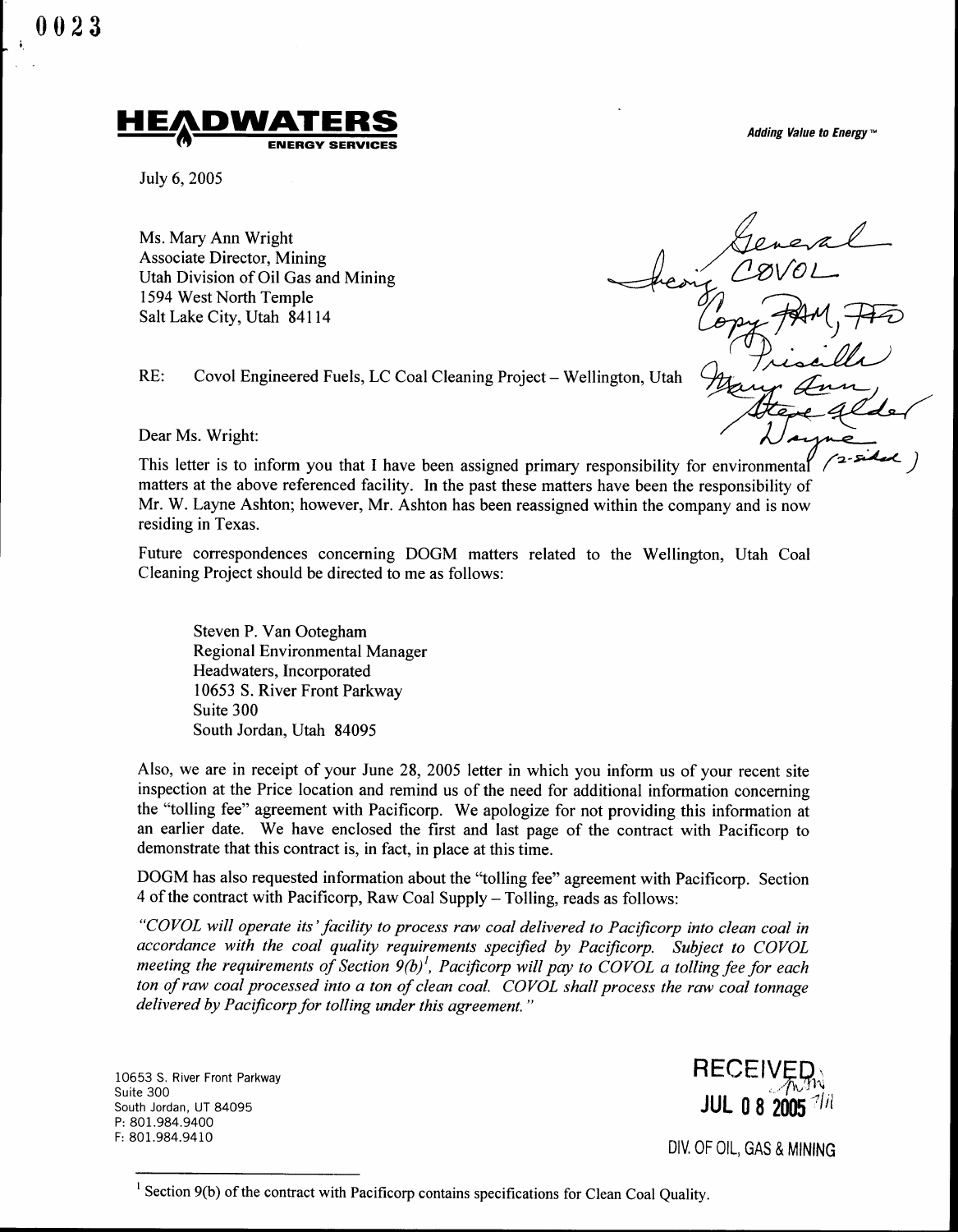Details of the tolling agreement; i.e. fees, tonnages, costs of government impositions, recovery percentages, etc. are also addressed in Section 5 of the Pacificorp contract. However, COVOL

does not consider the financial details of the tolling agreement relevant to the applicability determination that is the basis for the request for additional information .

COVOL looks forward to the final determination from DOGM that the Division's permitting requirements are not applicable to the coal cleaning operation that is being constructed in Wellington, Utah. As you review the information you have requested, please call me if there are any questions or comments . Ms. Wright<br>
Details of the tolling agreemer<br>
percentages, etc. are also addres<br>
does not consider the financia<br>
determination that is the basis fi<br>
COVOL looks forward to the<br>
requirements are not applicab<br>
Wellington, Ut

Sincerely,

Steven P. Van Ootegham Regional Environmental Manager

Enclosure

cc: Ron Sherback/Headwaters Energy Services (HES)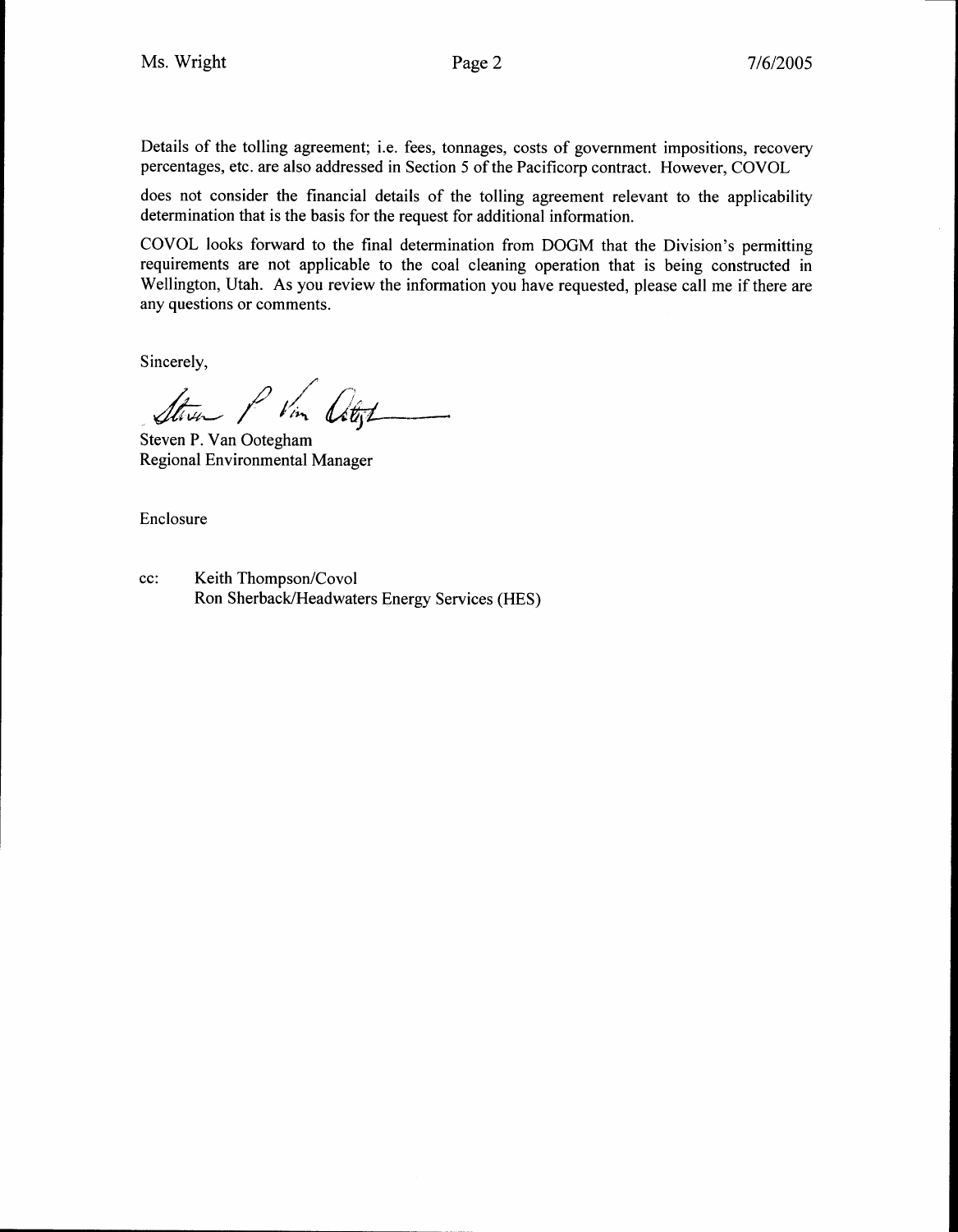# AGREEMENT TO PROCESS HIGH ASH WASTE COAL INTO LOW ASH CLEAN COAL - TOLLING AGREEMENT

The parties to this Tolling Agreement ("Agreement") to process high ash run of mine coal from PacifiCorp's Deer Creek mine ("Raw Coal") into low ash coal ("Clean Coal"), which is dated for reference purposes January 25,2005, ("Effective Date") are: PACIFICORP, an Oregon corporation ("PacifiCorp"); and COVOL ENGINEERED FUELS LC a Utah corporation ("COVOL") .

This is an Agreement by COVOL to process PacifiCorp's Raw Coal into Clean Coal as specified by PacifiCorp at COVOL's processing facility (the "Facility") located in Carbon County, Utah. Subject to the terms and conditions of this Agreement, COVOL agrees to process Raw Coal so provided, and PacifiCorp agrees to pay for such processing services as set forth below.

The parties agree as follows :

#### 1 . Term.

1

 $\begin{array}{l} \left(\begin{array}{cc} 1 & 0 \\ 0 & 0 \end{array}\right) & \text{if} \quad \left(\begin{array}{c} 0 & 0 \\ 0 & 0 \end{array}\right) & \text{if} \quad \left(\begin{array}{c} 0 & 0 \\ 0 & 0 \end{array}\right) & \text{if} \quad \left(\begin{array}{c} 0 & 0 \\ 0 & 0 \end{array}\right) & \text{if} \quad \left(\begin{array}{c} 0 & 0 \\ 0 & 0 \end{array}\right) & \text{if} \quad \left(\begin{array}{c} 0 & 0 \\ 0 & 0 \end{array}\right) & \text{if} \quad \left(\$ 

 $\label{eq:2} \frac{1}{\sqrt{2}}\int_{0}^{\infty}\frac{f(\vec{r})^2}{\sqrt{2\pi}}\,d\vec{r}$ 

This Agreement shall be effective on the Effective Date and shall remain in effect until September 30, 2006, unless earlier terminated by PacifiCorp pursuant to Section 10 below. This Agreement may be extended at PacifiCorp's sole option for successive six (6) month periods through December 31, 2008 . In the event PacifiCorp desires to extend the term of this Agreement for any additional six month period, PacifiCorp shall provide written notice to COVOL no later than thirty (30) days prior to the expiration of the current period in effect. For example, PacifiCorp shall provide an extension notice no later than September 1, 2006 if PacifiCorp desires to extend this agreement for a six month period beginning October 1, 2006 through March 31, 2007, and by March 1, 2007 if PacifiCorp has exercised the first extension option and desires to extend this Agreement for an additional six month period beginning April 1, 2007 through September 30, 2007 . Fig. 1<br>
The partie coal from 1<br>
which is de<br>
PACIFICC<br>
FUELS LC<br>
This is an<br>
specified 1<br>
Carbon Cc<br>
agrees to<br>
processing<br>
The parties<br>
1. Term.<br>
This Agree<br>
September<br>
below. The (6) month<br>
the term of written no<br>
curren Fig. 2014<br>
The parties to this Troad Iron PacifiCorp'<br>
which is dated for refit<br>
PACIFICORP, an O<br>
PACIFICORP, an O<br>
FUELS LC a Utah co.<br>
This is an Agreement<br>
specified by PacifiC<br>
Carbon Courty, Utah<br>
agrees to process R

### 2.

PacifiCorp has approximately 140,000 tons of high ash Deer Creek coal stockpiled at Hunter Plant that PacifiCorp is willing to commit to the initial testing of this coal cleaning process subject to Section 10 below and any unanticipated needs at PacifiCorp's Utah generating plants. In addition, during the term of this Agreement, PacifiCorp at its discretion and based upon the availability of Raw Coal shall have the right to deliver to the Facility up to 25,000 tons of Raw Coal each calendar month . The parties shall agree discretion and based upon the availability of Raw Coal shall have the right to deliver to<br>the Facility up to 25,000 tons of Raw Coal each calendar month. The parties shall agree<br>to work-with each other if the monthly-quant monthly volume of 25,000 tons of Raw Coal.

### 3.

(a) Throughout the Term, as provided for by the Raw Coal delivery provisions set forth below, PacifiCorp will deliver Raw Coal to the Facility for consignment to COVOL . Raw

1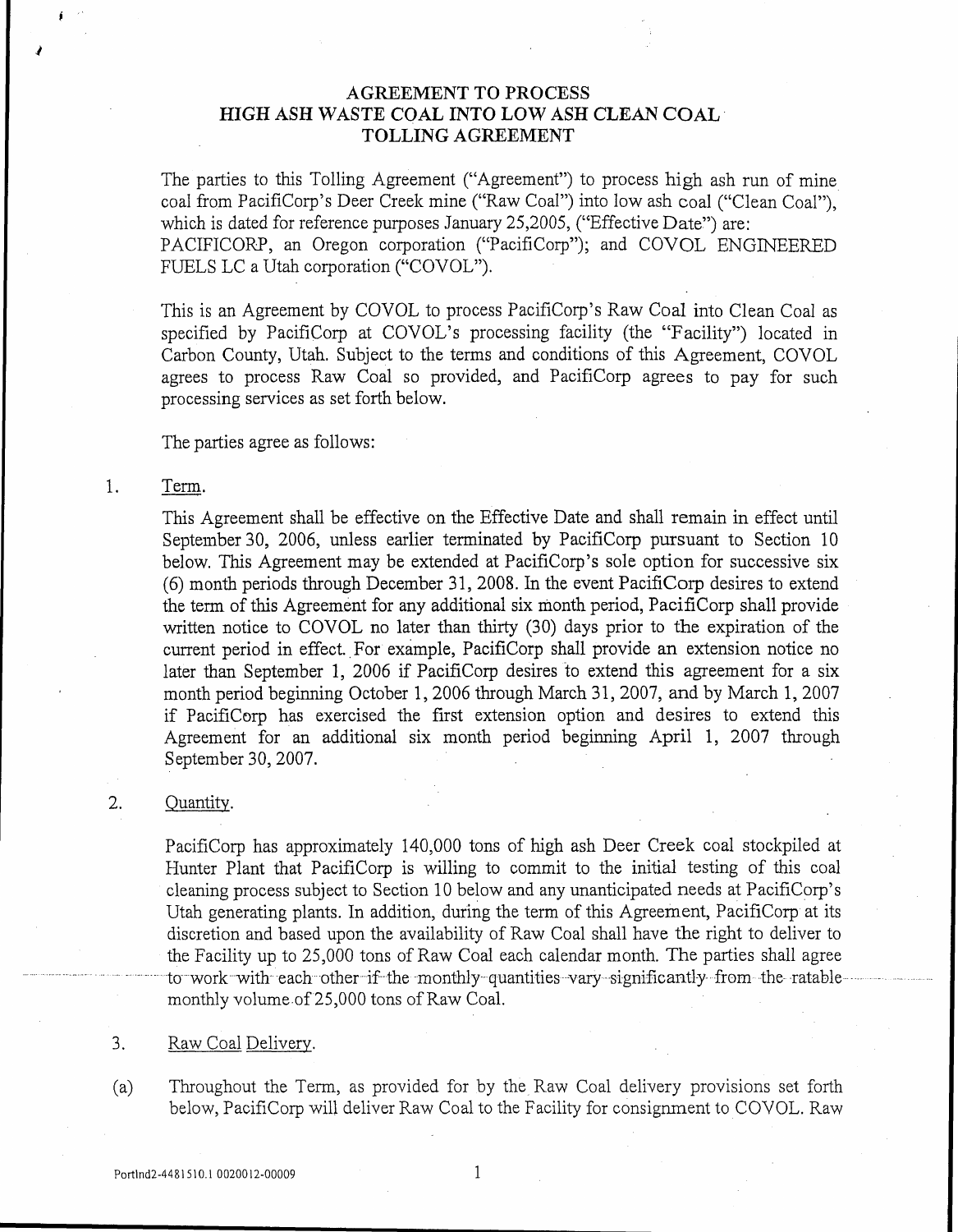also submit information to consultants and contractors performing work related to this Agreement who agree in writing to protect the confidentiality of such information,

### 22. Documentation and Audit Rights.

PacifiCorp and COVOL shall maintain all records and accounts pertaining to quantities, quality analyses and source of all coal supplied under this Agreement for a period lasting through the term of this Agreement and for two (2) years thereafter. PacifiCorp and COVOL shall have the right, at no additional expenses to either party, to audit, copy and inspect such records and accounts at any reasonable time upon reasonable notice during the term of the Agreement and for two (2) years thereafter . Interaction of the Agreement who agree in writing to protect the confidentiality of such information and Audit Rights.<br>
22. Documentation and Audit Rights.<br>
22. Documentation and Audit Rights.<br>
22. Decumentation and COVOL Attorneys Fees.<br>
Attorneys Fees.<br>
22. Documentation and Constanting Pacificorp and Constanting the term<br>
23. Notices<br>
23. Notices<br>
Any required No mail (telefax) and If to PacifiCorp:<br>
201 South Main<br>
201 South Main<br>
201 S

#### 23. Notices

 $\begin{array}{c} \begin{array}{c} \mathcal{F} \\ \mathcal{F} \end{array} \\ \begin{array}{c} \mathcal{F} \\ \mathcal{F} \end{array} \end{array}$ 

Any required Notice to be given to either party shall be given by U .S . mail, electronic mail (telefax) and/or overnight delivery express service as follows :

If to PacifiCorp:

Attn: General Manager - Fuels Salt Lake City, Utah 84111 South Jordan<br>Telephone: (801) 220-4608 Telephone:

Fax: (801)220-4578

PacifiCorp Covol Engineered Fuels LC.<br>
201 South Main St. Suite 2100 10653 S. Riverfront Parkway 10653 S. Riverfront Parkway Suite 300 Attn: Keith Thompson, Manager<br>South Jordan, Utah 84095 Telephone: (801) 220-4608 Telephone: 801-984-9400<br>Fax: (801) 220-4578 Fax: 801-984-9460

## 24.

In the event litigation involving or relating to this Agreement is commenced by any party, the prevailing party in such litigation shall be entitled to recover from the other parties its reasonable attorneys fees and costs incurred in connection with such litigation and any appeal therefrom.

IN WITNESS WHEREOF, the parties have executed this Agreement by their respective duly authorized representatives effective as of the date first written above.

PacifiCorp

"Threewest Klining Company

Covol Engineered Fuels LC

Its: Vice President